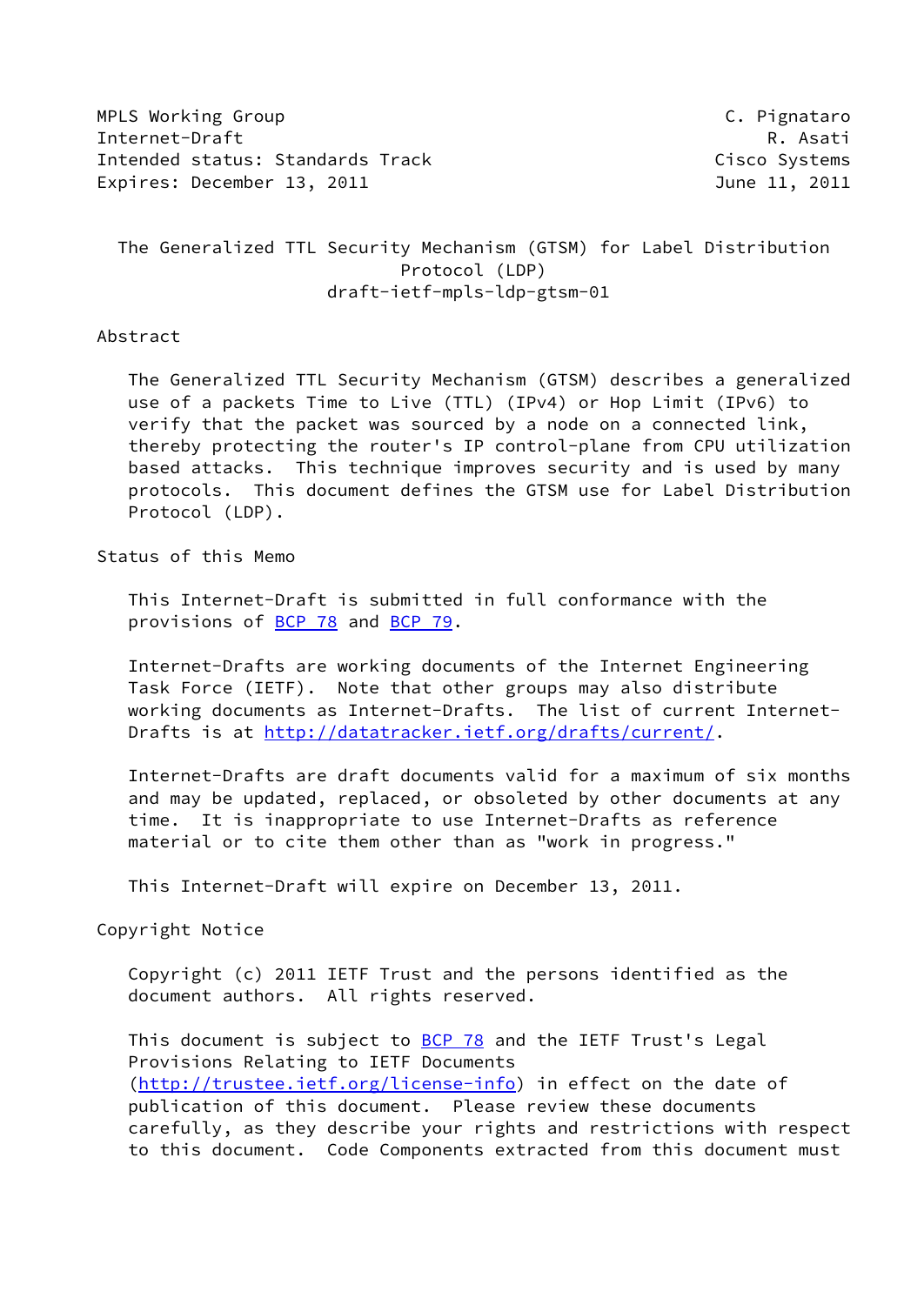| GTSM for LDP<br>Internet-Draft<br>June 2011 |  |
|---------------------------------------------|--|
|---------------------------------------------|--|

 include Simplified BSD License text as described in Section 4.e of the Trust Legal Provisions and are provided without warranty as described in the Simplified BSD License.

# Table of Contents

|      | <u>1.1</u> . Specification of Requirements 3            |  |  |  |  |  |  |  |  |  |
|------|---------------------------------------------------------|--|--|--|--|--|--|--|--|--|
|      |                                                         |  |  |  |  |  |  |  |  |  |
|      |                                                         |  |  |  |  |  |  |  |  |  |
| 2.1. | GTSM Flag in Common Hello Parameter TLV $\cdots$ 4      |  |  |  |  |  |  |  |  |  |
|      | 2.2. GTSM Sending and Receiving Procedures for LDP Link |  |  |  |  |  |  |  |  |  |
|      |                                                         |  |  |  |  |  |  |  |  |  |
|      | 2.3. GTSM Sending and Receiving Procedures for LDP      |  |  |  |  |  |  |  |  |  |
|      |                                                         |  |  |  |  |  |  |  |  |  |
| 3.   |                                                         |  |  |  |  |  |  |  |  |  |
| 4.   |                                                         |  |  |  |  |  |  |  |  |  |
| 5.   |                                                         |  |  |  |  |  |  |  |  |  |
| 6.   |                                                         |  |  |  |  |  |  |  |  |  |
| 6.1. |                                                         |  |  |  |  |  |  |  |  |  |
|      | 6.2. Informative References 7                           |  |  |  |  |  |  |  |  |  |
|      | Authors' Addresses                                      |  |  |  |  |  |  |  |  |  |
|      |                                                         |  |  |  |  |  |  |  |  |  |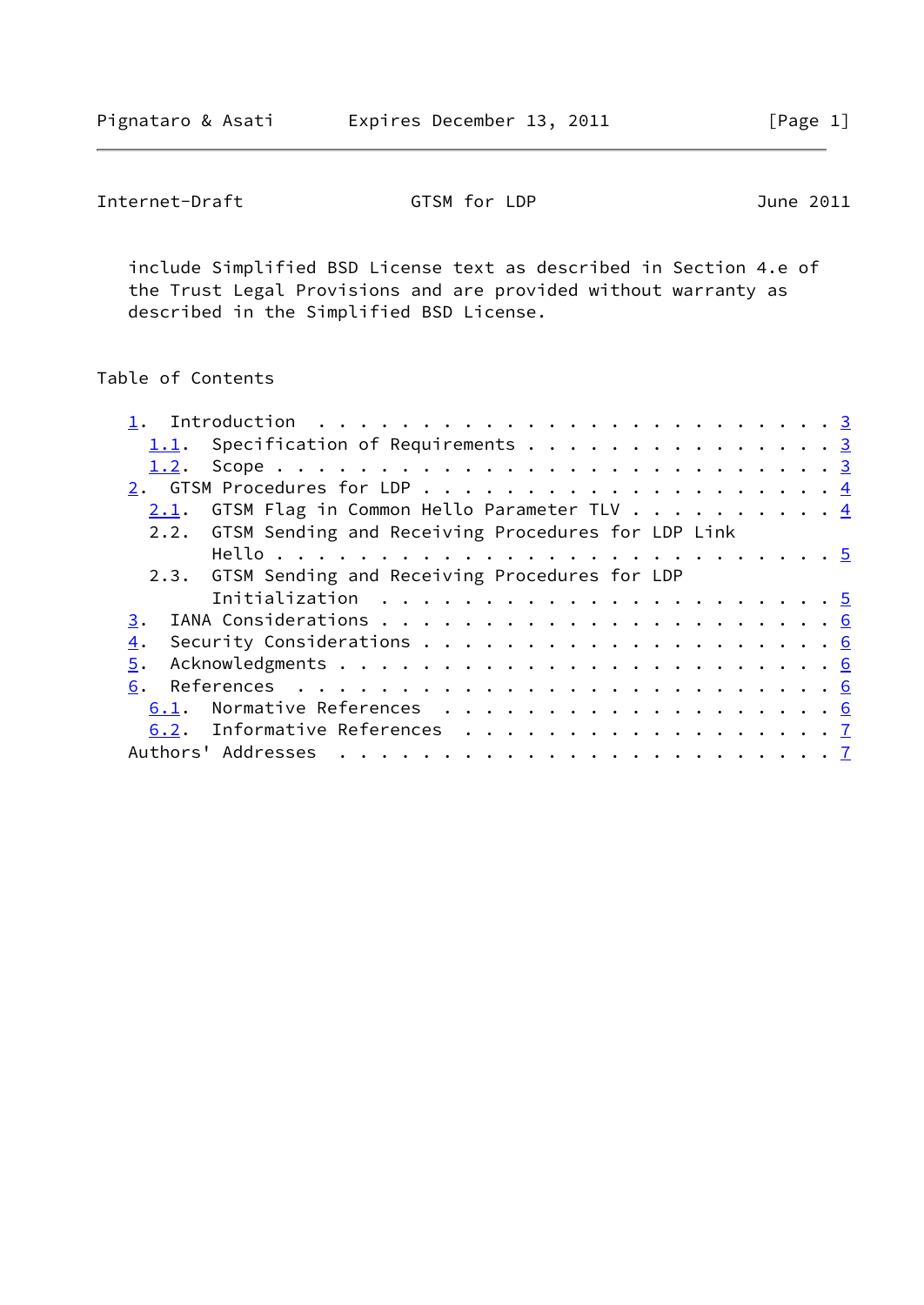Pignataro & Asati Expires December 13, 2011 [Page 2]

<span id="page-2-1"></span>Internet-Draft GTSM for LDP June 2011

#### <span id="page-2-0"></span>[1](#page-2-0). Introduction

LDP [\[RFC5036](https://datatracker.ietf.org/doc/pdf/rfc5036)] specifies two peer discovery mechanisms, a Basic one and an Extended one, both using UDP transport. The Basic Discovery mechanism is used to discover LDP peers that are directly connected at the link level, whereas the Extended Discovery mechanism is used to locate LSR neighbors that are not directly connected at the link level. Once discovered, the LSR neighbors can establish the LDP peering session, using the TCP transport connection.

The Generalized TTL Security Mechanism (GTSM) [[RFC5082](https://datatracker.ietf.org/doc/pdf/rfc5082)] is a mechanism based on IPv4 Time To Live (TTL) or (IPv6) Hop Limit value verification so as to provide a simple and reasonably robust defense from infrastructure attacks using forged protocol packets from outside the network. GTSM can be applied to any protocol peering session that is established between routers that are adjacent. Therefore, GTSM can fully benefit LDP protocol peering session established using Basic Discovery.

 This document specifies LDP enhancements to accommodate GTSM. In particular, this document specifies the enhancements in the following areas:

- 1. Common Hello Parameter TLV of LDP Link Hello message
- 2. Sending and Receiving procedures for LDP Link Hello message
- 3. Sending and Receiving procedures for LDP Initilization message

 GTSM specifies that it SHOULD NOT be enabled by default in order to remain backward-compatible with the unmodified protocol; this document specifies having a built-in dynamic GTSM capability negotiation for LDP to suggest the use of GTSM, provided GTSM is not enabled unless both peers can detect each others' support for GTSM procedures and agree on its usage as described in this document.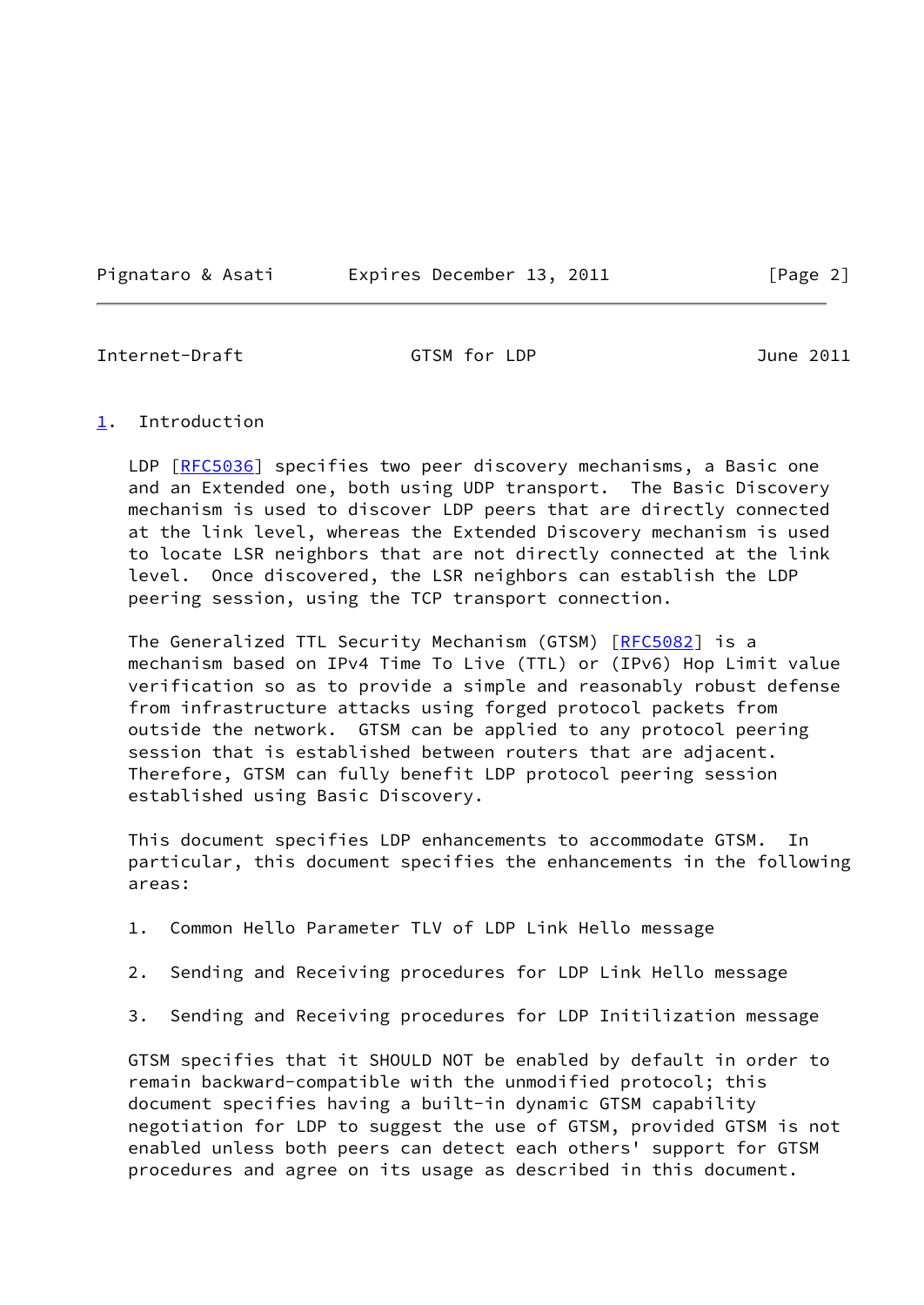#### <span id="page-3-0"></span>[1.1](#page-3-0). Specification of Requirements

 The key words "MUST", "MUST NOT", "REQUIRED", "SHALL", "SHALL NOT", "SHOULD", "SHOULD NOT", "RECOMMENDED", "MAY", and "OPTIONAL" in this document are to be interpreted as described in [\[RFC2119](https://datatracker.ietf.org/doc/pdf/rfc2119)].

#### <span id="page-3-1"></span>[1.2](#page-3-1). Scope

 This document defines procedures for LDP using IPv4 routing, but not for LDP using IPv6 routing, since the latter has GTSM built into the protocol definition [\[I-D.ietf-mpls-ldp-ipv6](#page-6-4)].

| Pignataro & Asati |  | Expires December 13, 2011 | [Page 3] |
|-------------------|--|---------------------------|----------|
|-------------------|--|---------------------------|----------|

<span id="page-3-3"></span>Internet-Draft GTSM for LDP June 2011

 Additionally, this document applies to LDP peering sessions set up using Basic Discovery only. LDP peering sessions set up using Extended Discovery are outside the scope of this document (see Section [5.5 of \[RFC5082\]](https://datatracker.ietf.org/doc/pdf/rfc5082#section-5.5)).

<span id="page-3-2"></span>[2](#page-3-2). GTSM Procedures for LDP

<span id="page-3-4"></span>[2.1](#page-3-4). GTSM Flag in Common Hello Parameter TLV

 A new flag in Common Hello Parameter TLV, named G flag (for GTSM), is defined by this document. An LSR indicates that it is capable of applying GTSM procedures, as defined in this document, to the subsequent LDP peering session, by setting the GTSM flag to 1. The Common Hello Parameters TLV, defined in **Section [3.5.2 of \[RFC5036\]](https://datatracker.ietf.org/doc/pdf/rfc5036#section-3.5.2)**, is updated as shown in Figure 1.

0 1 2 3 0 1 2 3 4 5 6 7 8 9 0 1 2 3 4 5 6 7 8 9 0 1 2 3 4 5 6 7 8 9 0 1 +-+-+-+-+-+-+-+-+-+-+-+-+-+-+-+-+-+-+-+-+-+-+-+-+-+-+-+-+-+-+-+-+ |0|0| Common Hello Parms(0x0400)| Length | +-+-+-+-+-+-+-+-+-+-+-+-+-+-+-+-+-+-+-+-+-+-+-+-+-+-+-+-+-+-+-+-+ | Hold Time |T|R|G| Reserved | +-+-+-+-+-+-+-+-+-+-+-+-+-+-+-+-+-+-+-+-+-+-+-+-+-+-+-+-+-+-+-+-+

 T, Targeted Hello As specified in [\[RFC5036](https://datatracker.ietf.org/doc/pdf/rfc5036)].

R, Request Send Targeted Hellos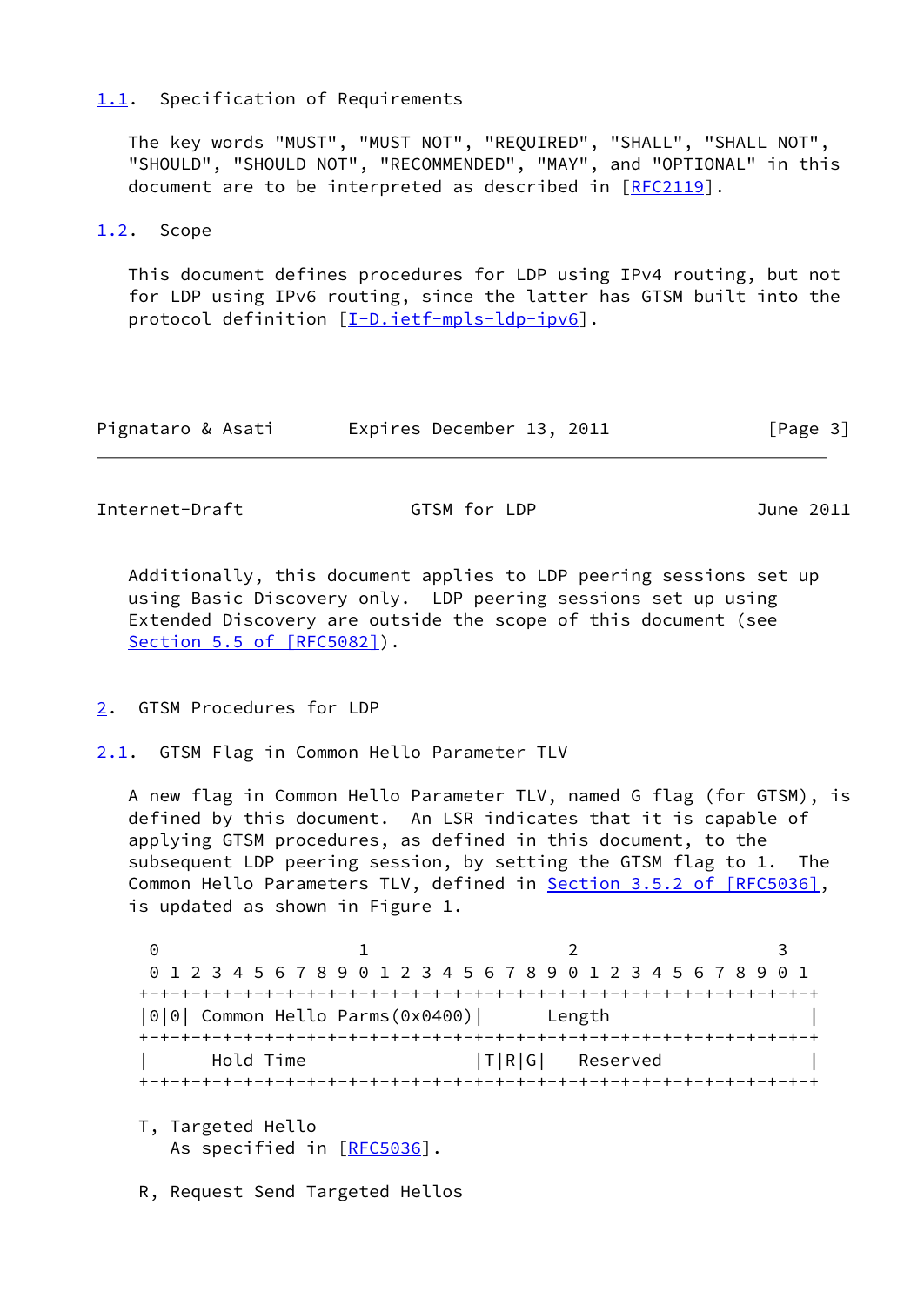As specified in [\[RFC5036](https://datatracker.ietf.org/doc/pdf/rfc5036)].

G, GTSM

 A value of 1 specifies that this LSR supports GTSM procedures, where a value of 0 specifies that this LSR does not support GTSM.

Reserved

 This field is reserved. It MUST be set to zero on transmission and ignored on receipt.

Figure 1: GTSM Flag in Common Hello Parameter TLV

The G flag is meaingful only if T and R flags are set to 0 (which must be the case for Basic Discovery), otherwise, the value of G flag SHOULD be ignored on receipt.

 Any LSR not supporting GTSM for LDP, as defined in this document, would continue to ignore the G flag, independent of T and R flags' value, as per Section [3.5.2 of \[RFC5036\].](https://datatracker.ietf.org/doc/pdf/rfc5036#section-3.5.2)

|  | Pignataro & Asati | Expires December 13, 2011 | [Page 4] |
|--|-------------------|---------------------------|----------|
|--|-------------------|---------------------------|----------|

<span id="page-4-0"></span>Internet-Draft GTSM for LDP June 2011

<span id="page-4-1"></span>[2.2](#page-4-1). GTSM Sending and Receiving Procedures for LDP Link Hello

Firstly, LSRs using LDP Basic Discovery [\[RFC5036](https://datatracker.ietf.org/doc/pdf/rfc5036)] send LDP Hello messages to link-level multicast address (224.0.0.2 or "all routers"). Such messages are never forwarded beyond one hop and assumed to have their IP TTL or Hop Count =  $1$ .

 An LSR that is capable of applying GTSM procedures to the subsequent TCP/LDP peering session MUST set the G flag (for GTSM) to 1 in Common Hello Parameter TLV in the LDP Link Hello message [[RFC5036](https://datatracker.ietf.org/doc/pdf/rfc5036)].

 An LSR, upon receiving an LDP Link Hello message, would recognize the presence of G flag (in Common Hello Parameter TLV) only if it supports GTSM for LDP, as specified in this document. If an LSR recognizes the presence of G flag with the value =1 in the received LDP Link Hello message, then it MUST enforce GTSM for LDP in the subsequent TCP/LDP peering session with the neighbor that sent the Hello message, as specified in **[Section 2.3](#page-5-4)** of this document.

 If an LSR does not recognize the presence of G flag (in Common Hello Parameter TLV of Link Hello message), or recognizes the presence of G flag with the value = 0, then the LSR MUST NOT enforce GTSM for LDP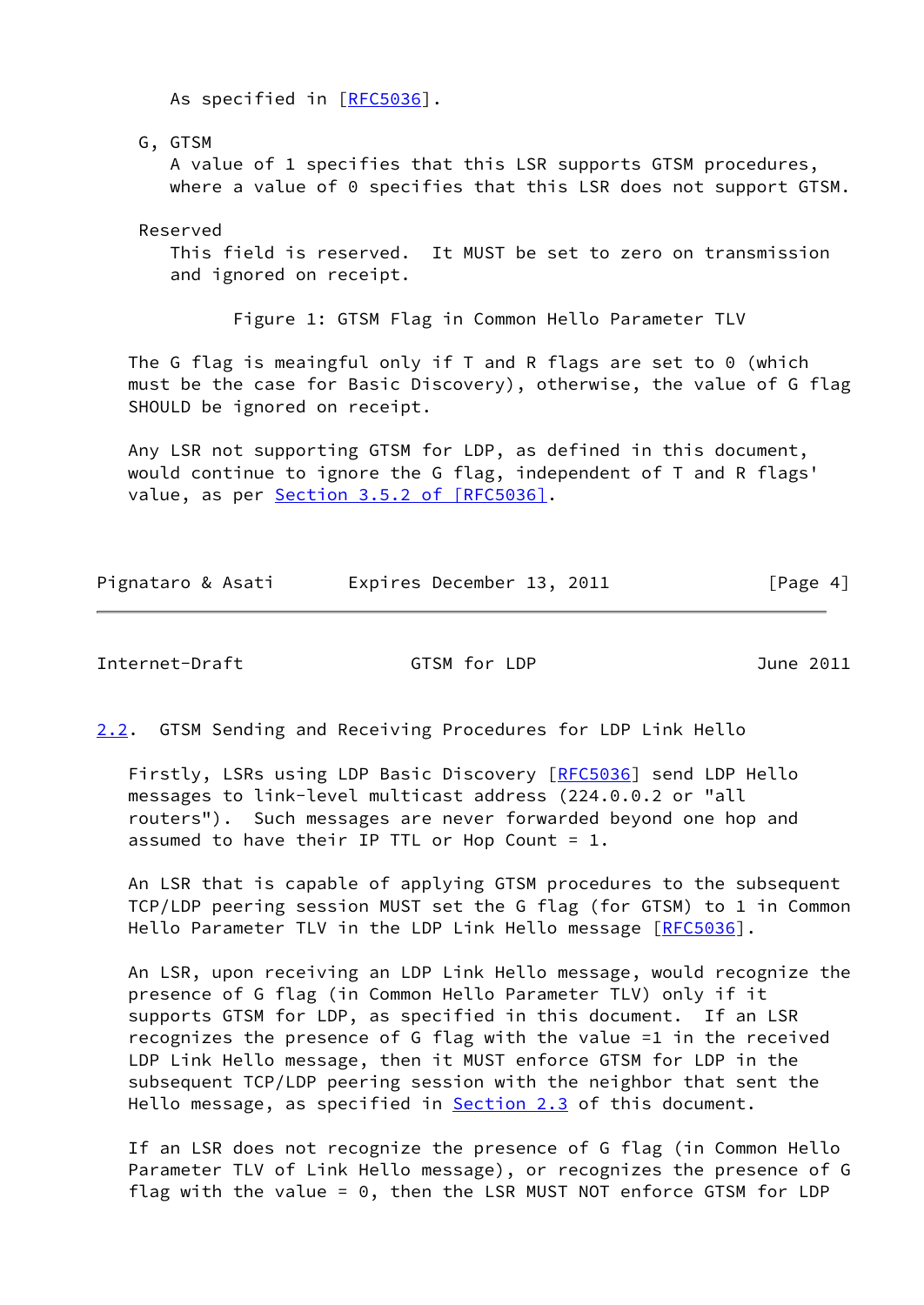in the subsequent TCP/LDP peering session with the neighbor that sent the Hello message. This ensures backward compatibility as well as automatic GTSM de-activation.

 If an LSR that has sent the LDP Link Hello with G flag = 1, then the LSR MUST set IP TTL or Hop Count = 255 in the forthcoming TCP Transport Connection(s) with that neighbor (e.g., LSR2). Please see [Section 2.3](#page-5-4) for more details about the TCP transport connection specifics.

<span id="page-5-4"></span>[2.3](#page-5-4). GTSM Sending and Receiving Procedures for LDP Initialization

 If an LSR that has sent and received LDP Link Hello with G flag = 1 from the directly-connected neighbor (LSR2), then the LSR MUST enforce GTSM procedures, as defined in **Section [3 of \[RFC5082\]](https://datatracker.ietf.org/doc/pdf/rfc5082#section-3)**, in the forthcoming TCP Transport Connection with that neighbor (LSR2). This means that the LSR MUST check for the incoming unicast packets' TTL or Hop Count to be 255 for the particular LDP/TCP peering session and decide the further processing as per the [\[RFC5082](https://datatracker.ietf.org/doc/pdf/rfc5082)].

 If an LSR that has sent LDP Link Hello with G flag = 1, but received LDP Link Hello with G flag =  $0$  from the directly-connected neighbor (LSR2), then the LSR MUST NOT enforce GTSM procedures, as defined in Section [3 of \[RFC5082\]](https://datatracker.ietf.org/doc/pdf/rfc5082#section-3), in the forthcoming TCP Transport Connection with that neighbor (LSR2).

| Pignataro & Asati | Expires December 13, 2011 | [Page 5] |
|-------------------|---------------------------|----------|

<span id="page-5-1"></span>Internet-Draft GTSM for LDP June 2011

### <span id="page-5-0"></span>[3](#page-5-0). IANA Considerations

 IANA is requested to assign the G, GTSM bit in the Common Hello Parameters TLV (see Figure 1 in [Section 2.1](#page-3-4)), as per allocation policy defined at [[I-D.ietf-mpls-ldp-iana](#page-6-5)].

<span id="page-5-2"></span>[4](#page-5-2). Security Considerations

 This document increases the security for LDP, making it more resilient to off-link attacks.

<span id="page-5-3"></span>[5](#page-5-3). Acknowledgments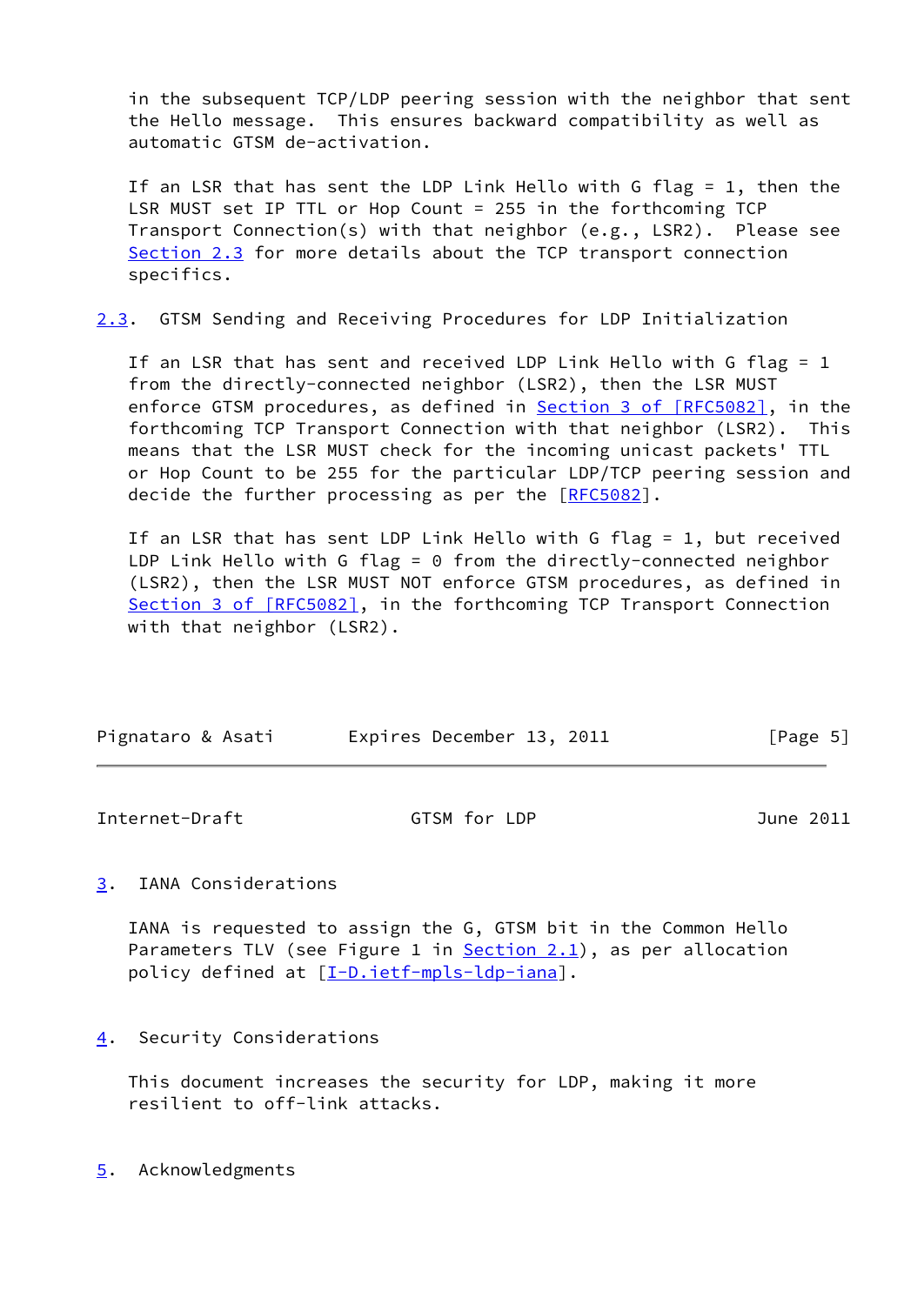The authors of this document do not make any claims on the originality of the ideas described. The concept of GTSM for LDP has been proposed a number of times, and is documented in both the Experimental and Standards Track specifications of GTSM. Among other people, we would like to acknowledge Enke Chen and Albert Tian for their document "TTL-Based Security Option for the LDP Hello Message".

 The authors would like to thank Loa Andersson for a thorough review and most useful comments and suggestions.

## <span id="page-6-0"></span>[6](#page-6-0). References

- <span id="page-6-5"></span><span id="page-6-1"></span>[6.1](#page-6-1). Normative References
	- [I-D.ietf-mpls-ldp-iana]
		- Pignataro, C. and R. Asati, "Label Distribution Protocol (LDP) Internet Assigned Numbers Authority (IANA) Considerations Update", [draft-ietf-mpls-ldp-iana-01](https://datatracker.ietf.org/doc/pdf/draft-ietf-mpls-ldp-iana-01) (work in progress), May 2011.
		- [RFC2119] Bradner, S., "Key words for use in RFCs to Indicate Requirement Levels", [BCP 14](https://datatracker.ietf.org/doc/pdf/bcp14), [RFC 2119](https://datatracker.ietf.org/doc/pdf/rfc2119), March 1997.
		- [RFC5036] Andersson, L., Minei, I., and B. Thomas, "LDP Specification", [RFC 5036,](https://datatracker.ietf.org/doc/pdf/rfc5036) October 2007.
		- [RFC5082] Gill, V., Heasley, J., Meyer, D., Savola, P., and C. Pignataro, "The Generalized TTL Security Mechanism (GTSM)", [RFC 5082,](https://datatracker.ietf.org/doc/pdf/rfc5082) October 2007.

| Pignataro & Asati | Expires December 13, 2011 |  | [Page 6] |
|-------------------|---------------------------|--|----------|
|-------------------|---------------------------|--|----------|

<span id="page-6-3"></span>Internet-Draft GTSM for LDP June 2011

- <span id="page-6-4"></span><span id="page-6-2"></span>[6.2](#page-6-2). Informative References
	- [I-D.ietf-mpls-ldp-ipv6] Manral, V., Papneja, R., Asati, R., and C. Pignataro, "Updates to LDP for IPv6", [draft-ietf-mpls-ldp-ipv6-04](https://datatracker.ietf.org/doc/pdf/draft-ietf-mpls-ldp-ipv6-04) (work in progress), May 2011.